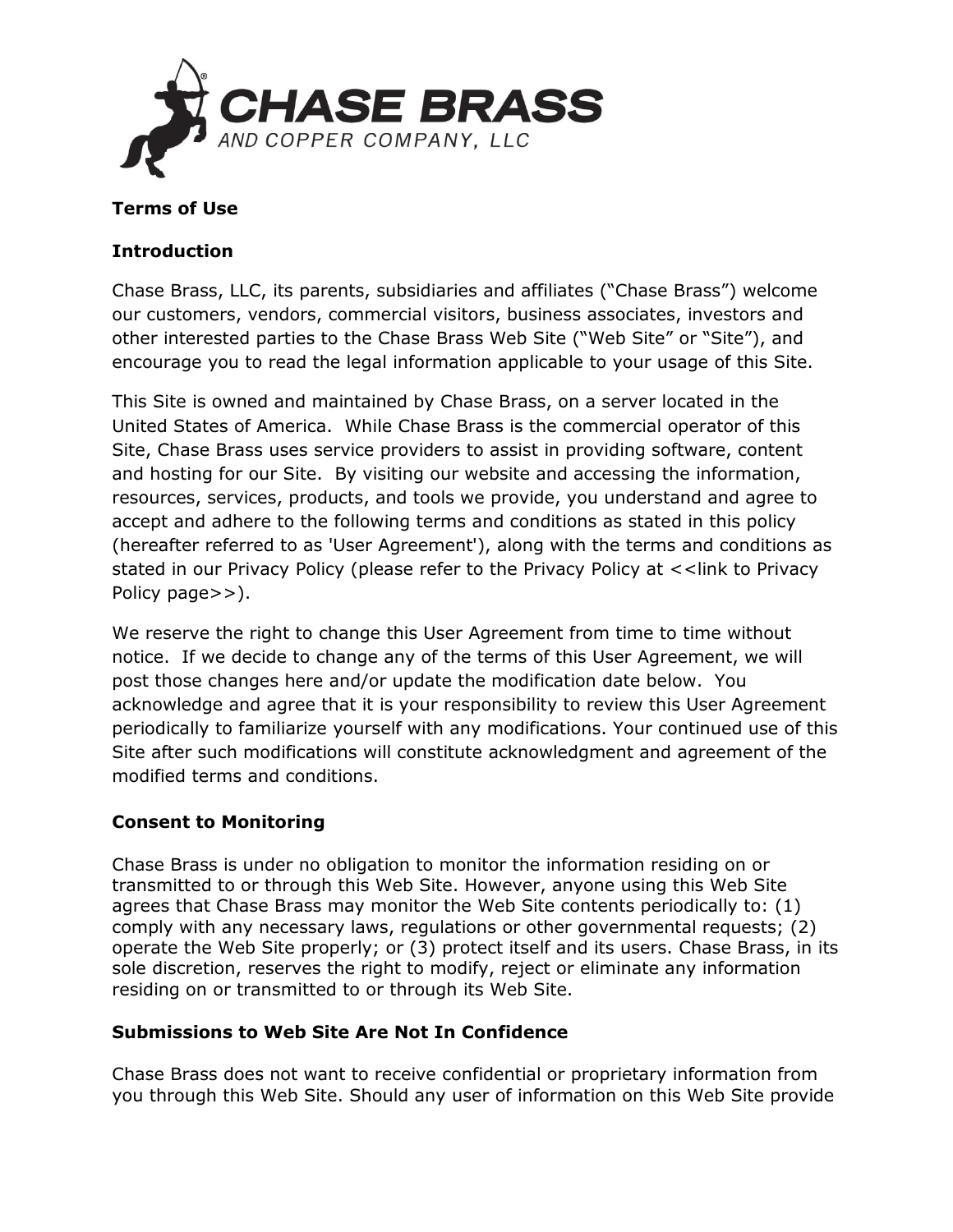any information, including but not limited to feedback, data, answers, questions, comments, suggestions, plans, ideas or the like, to Chase Brass , such information shall be deemed to be unsolicited, nonproprietary and nonconfidential and shall become the property of the recipient. Chase Brass assumes no obligation to protect such information from disclosure. The submission of such information to Chase Brass shall in no way prevent the purchase, manufacture or use of similar products, services, plans and ideas by the recipient for any purpose whatever and the recipient shall have an unrestricted and irrevocable right to reproduce, use, publish, broadcast, disclose, display, perform, modify, transmit and distribute the information to others without restriction. Chase Brass cannot prevent the "harvesting" of information from this Web Site, and you may be contacted by one of these companies or unrelated third parties, by e-mail or otherwise, within or outside of this Web Site.

You are prohibited from posting or transmitting any unlawful, threatening, libelous, defamatory, obscene, scandalous, inflammatory, pornographic, or profane material or any material that could constitute or encourage conduct that would be considered a criminal offense, give rise to civil liability, or otherwise violate any law. Chase Brass will fully cooperate with any law enforcement authorities or court order requesting or directing them to disclose the identity of or help identify or locate anyone posting any such information or materials.

#### **Disclaimers of Liability**

THE USER OF THIS WEB SITE ASSUMES ALL RESPONSIBILITY AND RISK FOR THE USE OF THIS WEB SITE OR ANY OTHER LINKED WEB SITES AND THE INTERNET GENERALLY. CHASE BRASS, LLC, AND ITS PARENTS, SUBSIDIARIES AND AFFILIATES DISCLAIM ALL WARRANTIES, REPRESENTATIONS OR ENDORSEMENTS, EXPRESS OR IMPLIED, WITH REGARD TO THE INFORMATION ACCESSED FROM, OR VIA, THIS WEB SITE OR ANY OTHER LINKED WEB SITE OR THE INTERNET GENERALLY, INCLUDING, BUT NOT LIMITED TO, ALL IMPLIED WARRANTIES OF MERCHANTABILITY, FITNESS FOR A PARTICULAR PURPOSE, OR NONINFRINGEMENT OF INTELLECTUAL PROPERTY RIGHTS.

CHASE BRASS, LLC, AND ITS PARENTS, SUBSIDIARIES AND AFFILIATES, DO NOT ASSUME ANY LEGAL LIABILITY OR RESPONSIBILITY FOR THE ACCURACY, COMPLETENESS, OR USEFULNESS OF ANY INFORMATION, APPARATUS, PRODUCT OR PROCESS DISCLOSED ON THIS WEB SITE OR OTHER MATERIAL ACCESSIBLE FROM THIS WEB SITE.

IN NO EVENT SHALL CHASE BRASS, LLC, ITS PARENTS, SUBSIDIARIES AND ITS AFFILIATES OR SHAREHOLDERS, DIRECTORS, MEMBERS, AGENTS, OFFICERS OR EMPLOYEES OF ANY OF THEM BE LIABLE FOR ANY SPECIAL, INCIDENTAL, INDIRECT OR OTHER CONSEQUENTIAL DAMAGES OR ANY DAMAGES WHATSOEVER, RESULTING FROM ANY USE OF THIS WEB SITE OR ANY OTHER LINKED WEB SITE OR THE INTERNET GENERALLY, INCLUDING WITHOUT LIMITATION, ANY LOST PROFITS, BUSINESS INTERRUPTION, LOSS OF PROGRAMS OR OTHER DATA ON YOUR INFORMATION HANDLING SYSTEM OR OTHERWISE,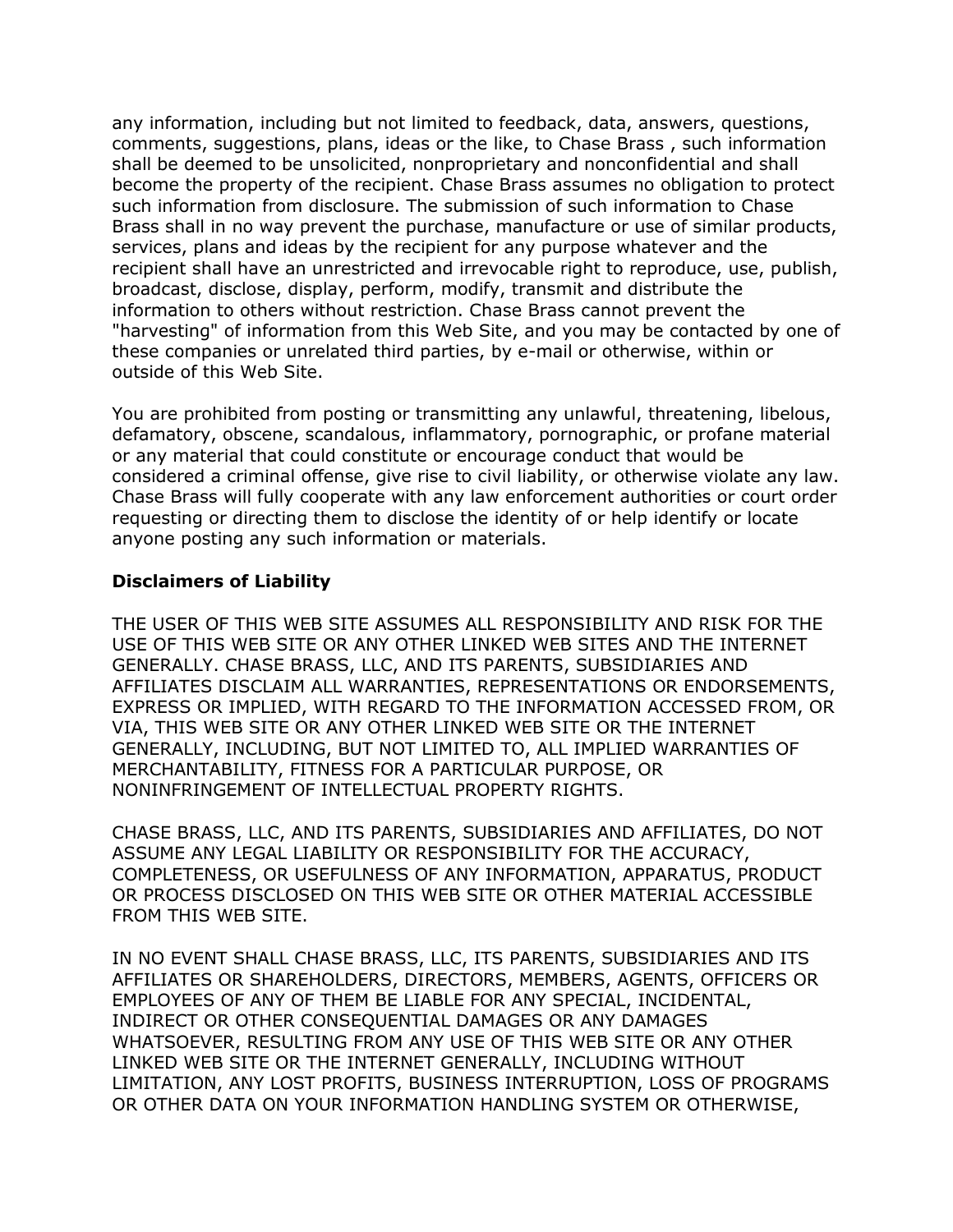EVEN IF WE ARE ADVISED OF THE POSSIBILITY OF SUCH DAMAGES AND WHETHER SUCH DAMAGES ARISE IN AN ACTION OF CONTRACT, NEGLIGENCE OR OTHER TORTIOUS OR LEGAL ACTION.

CHASE BRASS, LLC, AND ITS PARENTS, SUBSIDIARIES AND AFFILIATES, SHALL NOT BE LIABLE FOR DAMAGES OF ANY KIND WHATSOEVER ARISING OUT OF YOUR USE OF THIS SITE OR INABILITY TO USE THIS WEB SITE.

Chase Brass assumes no responsibility for, and shall not be liable for any damages resulting from, viruses that may infect your computer equipment, software, data or other property on account of your access to, use of, or browsing in this Web Site or any other linked web sites or the Internet generally or your downloading of any materials, data, text, images, video or audio from this Web Site or any other linked web sites or the Internet generally.

#### **No Warranties**

Information on this Web Site may include technical inaccuracies, typographical errors or other errors. Chase Brass in its sole discretion, has the right, but not the obligation, to make changes and updates to any information contained within this Web Site, without prior notice. Chase Brass, in its sole discretion, also has the right, but not the obligation, to make changes or improvements to the products or programs described within this Web Site, without prior notice.

Some of the information included on this Web Site was taken in its entirety from written materials previously distributed publicly by Chase Brass. Information included on this Web Site speaks as of the date it was first published in print or as of the date it was published on this Web Site, whichever date is earlier. Republication on this Web Site of previously printed material means that it was not updated from its date of original printing.

THE INFORMATION PROVIDED ON THIS WEB SITE IS PROVIDED ON AN "AS IS", "WHERE IS" AND "AS AVAILABLE" BASIS WITHOUT WARRANTIES OF ANY KIND, EITHER EXPRESS OR IMPLIED, INCLUDING, BUT NOT LIMITED TO, WARRANTIES OF TITLE, NONINFRINGEMENT OR IMPLIED WARRANTIES OF MERCHANTABILITY OR FITNESS FOR A PARTICULAR PURPOSE. NO ADVICE OR INFORMATION GIVEN BY CHASE BRASS OR ANY PARENTS, SUBSIDIARIES, AFFILIATES OR THEIR RESPECTIVE EMPLOYEES SHALL CREATE ANY WARRANTY WHATSOEVER. CHASE BRASS DOES NOT WARRANT THAT THE INFORMATION ON THIS WEB SITE OR ON ANY LINKED WEB SITES OR ON THE INTERNET GENERALLY WILL BE UNINTERRUPTABLE OR ERROR FREE OR THAT ANY INFORMATION, SOFTWARE OR OTHER MATERIAL ACCESSIBLE FROM THIS WEB SITE IS FREE OF VIRUSES OR OTHER HARMFUL COMPONENTS.

#### **Disclaimer of Endorsement**

Reference herein to any products, services, processes, links to third parties or other information by trade name, trademark, service mark, manufacturer, supplier or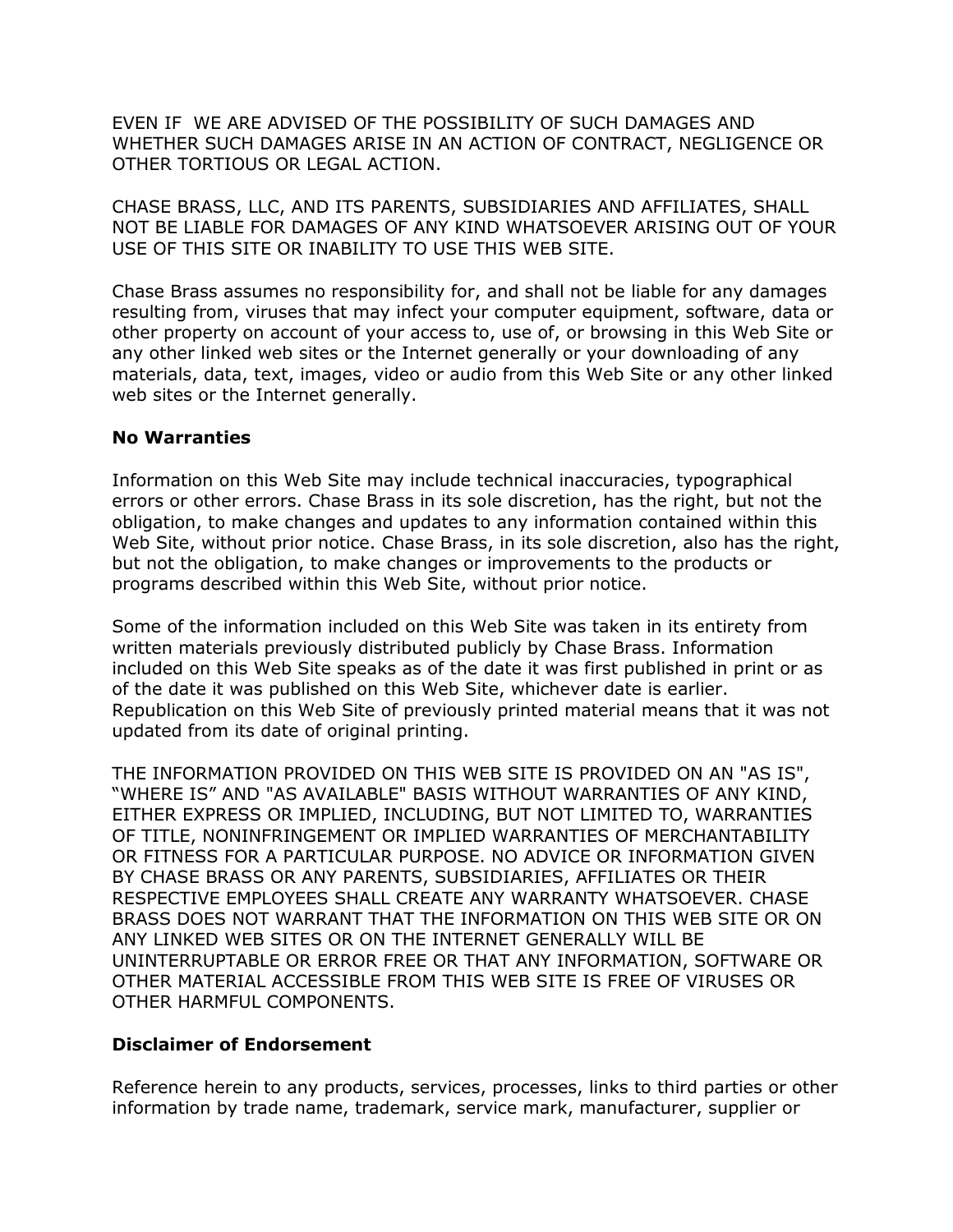otherwise does not necessarily constitute or imply its endorsement, approval, sponsorship or recommendation by Chase Brass. Product and service information are the sole responsibility of each individual vendor. Your linking from this Web Site to any other web site is at your own risk.

# **Copyrights/Trademarks**

All content and materials available on this Site, including but not limited to text, graphics, website name, code, images and logos are the intellectual property of Chase Brass and are protected by applicable copyright and trademark law. Any inappropriate use, including but not limited to the reproduction, distribution, display or transmission of any content on this Site is strictly prohibited, unless specifically authorized in writing by Chase Brass.

The content of this Site, including all documents on this Site (unless specifically designated otherwise), and the copyrights thereto are owned by Chase Brass. Permission to copy and distribute all documents and related graphics from this Web Site is granted subject to the following:

1. The materials provided herein are for informational purposes and personal use only.

2. Any copies of documents and related graphics contained within this Web Site or portions thereof must include the copyright notice, "Copyright © Chase Brass, LLC. All rights reserved." or such other notice as Chase Brass may from time to time designate.

3. You may not otherwise distribute, modify, transmit, report, or use the content of this Web Site for public or commercial purposes, including the text, graphics, images, audio or video, without the prior written permission of Chase Brass, LLC.

Each document published on this Web Site may contain additional proprietary notices and copyright information the terms of which must be observed and followed.

The Global Brass and Copper Holdings, Inc., Global Brass and Copper, Inc., GBC Metals, LLC (dba Olin Brass), A.J. Oster, LLC, and Chase Brass, LLC, names and logos, and all related product and service names, design marks, logos and slogans are the trademarks, tradenames, or service marks of Chase Brass, or the relevant Parent, Subsidiary or Affiliate, whether registered or not. All other products and service marks contained herein are the trademarks of their respective owners. The names, designs, slogans logos and other trademarks, service marks and trade names appearing on this Web Site may not be used in any commercial manner without the prior written consent of their respective owner.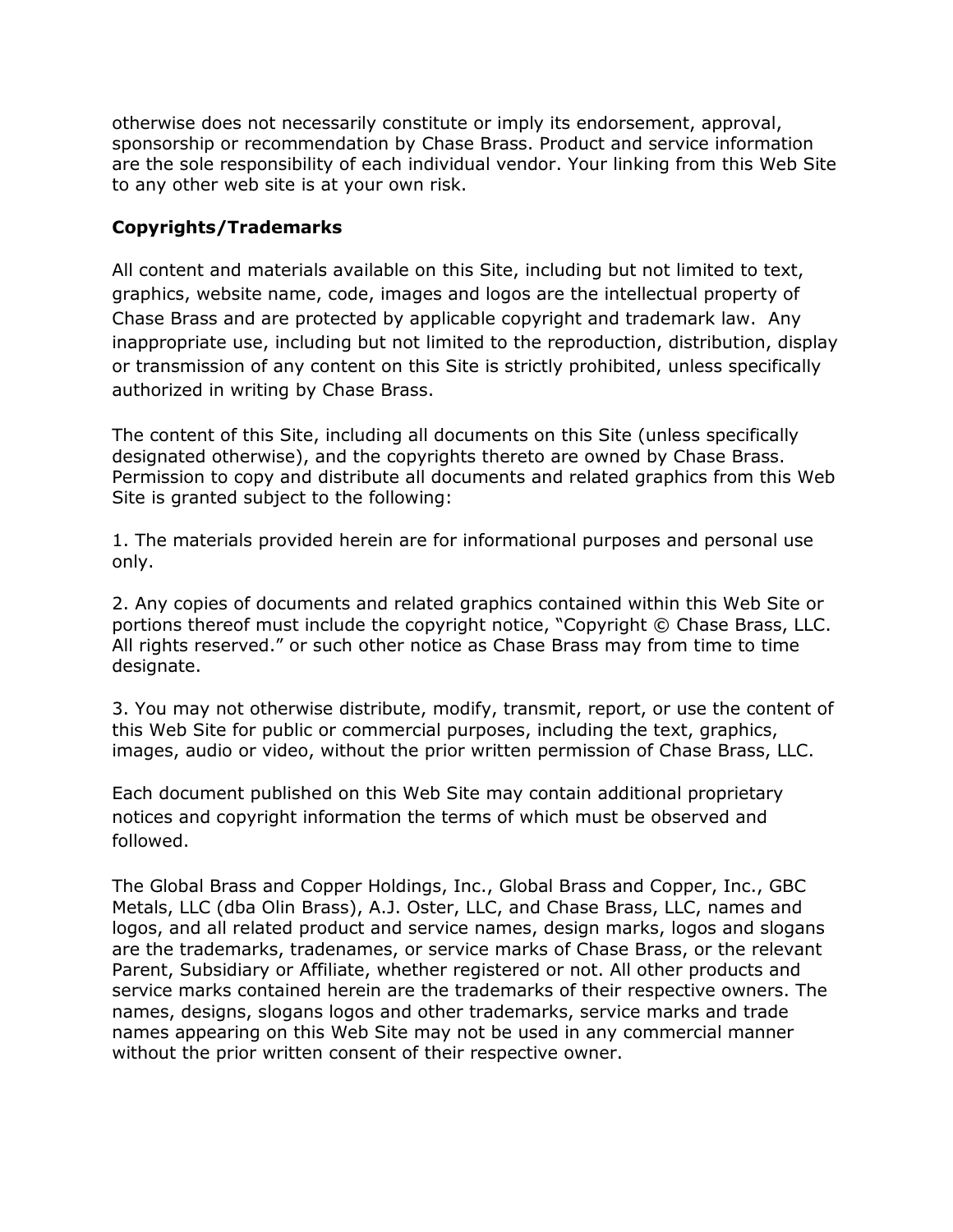This Web Site may describe products, services, processes or technologies owned by Global Brass and Copper Holdings, Inc., its subsidiaries, or third parties. Nothing contained herein shall be construed as granting to the user, either expressly or impliedly, a license under any copyright, trademark, patent or other intellectual property right of Global Brass and Copper Holdings, Inc., its subsidiaries, affiliates or any third party.

### **Passwords**

Certain portions of this Web Site require a password for access. Only Chase Brass is authorized to issue passwords. If you are issued a password, you agree to protect the password from any unauthorized access or use and to not loan, give, transfer, or otherwise permit any other person to use your password for any purpose whatsoever. You further agree that you will use your password only to conduct legitimate business with Chase Brass.

# **Termination of Use**

You agree that we may, at our sole discretion, suspend or terminate your access to all or part of our Web Site and the information or materials published herein, with or without notice and for any reason, including, without limitation, breach of this User Agreement. Any suspected illegal, fraudulent or abusive activity may be grounds for terminating your access and may be referred to appropriate law enforcement authorities. Upon suspension or termination, your right to use any of the materials or information on this Web Site will immediately cease.

# **Governing Law, Jurisdiction and Venue**

The posting of this Web Site on the World Wide Web by Chase Brass is a passive activity. In itself access to this Web Site by persons in any jurisdiction does not imply that Chase Brass or any of its subsidiaries or affiliates intends to purposefully avail itself of the privilege of conducting activities within such jurisdiction, nor does it imply that the Chase Brass, its parents, subsidiaries and affiliates, invokes the benefits and protections of the laws of such jurisdiction. The existence of this Site and the ability to request information or request or order products through the Site is not an offer to sell or solicit or do business in those countries or jurisdictions in which Chase Brass is not permitted by law to do business or in which Chase Brass does not already conduct business. Neither the existence of this Site nor the accessibility of content of this Site is intended to establish any new or additional jurisdictional or tax contacts or relationships for or between Chase Brass or an affiliate within any country or jurisdictions in which Chase Brass or an affiliate does not already conduct business. You are responsible for compliance with all local laws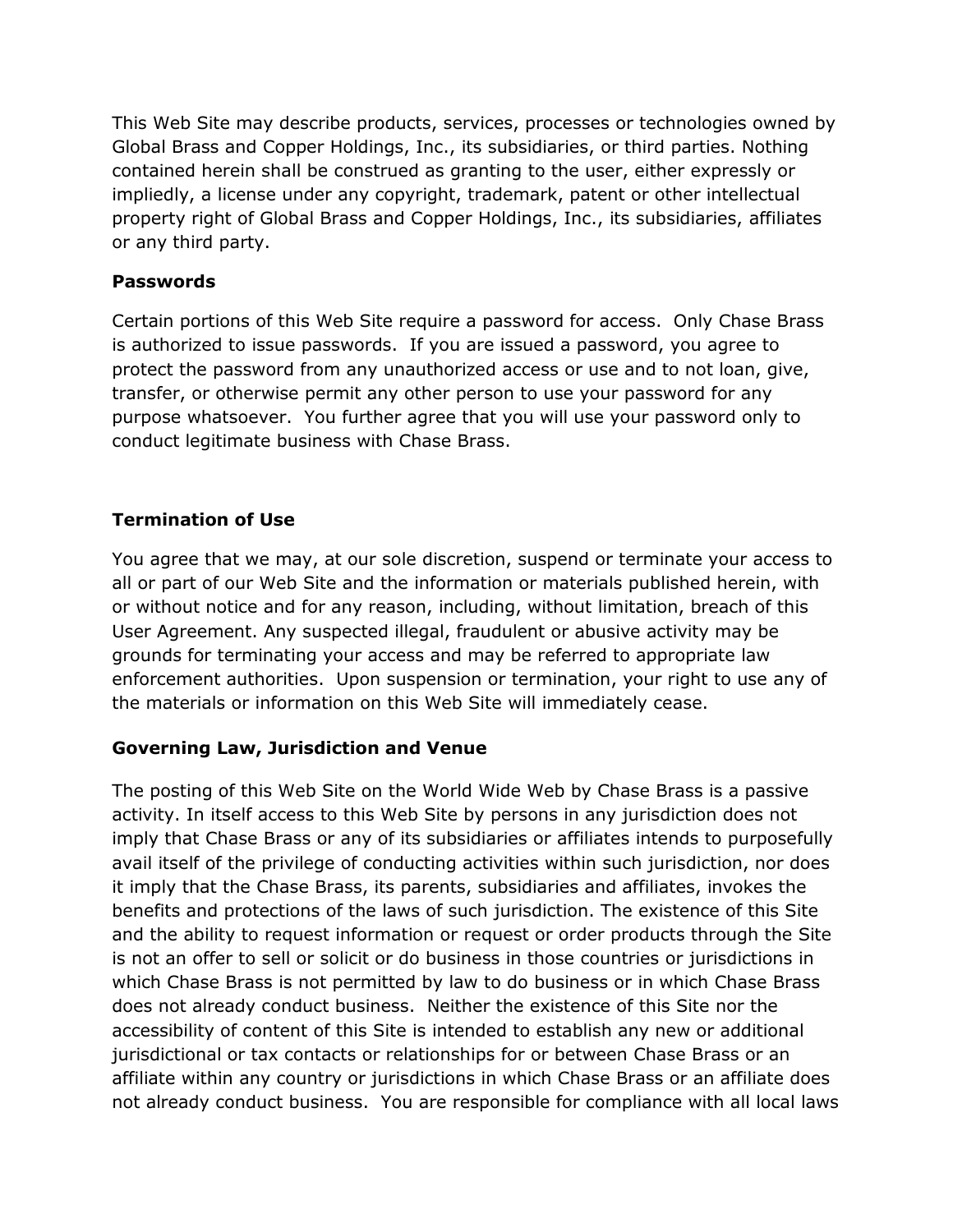applicable to you with respect to the content and operation of this Site. This Web Site was developed in the United States of America in accordance with and shall be governed by, and your browsing in and use of the Web Site shall be deemed acceptance of, the laws of the State of Illinois, United States of America. Notwithstanding the foregoing, this Web Site may be viewed internationally and may contain references to products or services not available in all countries. References to a particular product or service does not imply that Global Brass and Copper Holdings, Inc., Global Brass and Copper, Inc., GBC Metals, LLC (dba Olin Brass), A.J. Oster, LLC or Chase Brass, LLC, or any subsidiary or affiliate, intends to make such products or services available in such countries. With respect to the matters arising under this Site, the governing law, without regard to principles of conflicts of laws, and venue, shall be the law of the State of Illinois, United States of America, and the venue shall be any United States District Court or any other court of competent jurisdiction within the counties of DuPage or Cook in the State of Illinois.

#### **Cautionary Statement under Federal Securities Laws**

The information contained on this website contains "forward-looking statements" within the meaning of the Private Securities Litigation Reform Act of 1995 that involve risks and uncertainties. You can identify forward-looking statements because they contain words such as "believes", "expects", "may", "would", "should", "seeks", "approximately", "intends", "plans", "estimates", "anticipates" or similar expressions that relate to management's strategy, plans or intentions. All statements management makes relating to its estimated and projected earnings, margins, costs, expenditures, cash flows, growth rates and financial results or to its expectations regarding future industry trends are forward-looking statements. In addition, Global Brass and Copper Holdings, Inc., and its subsidiaries (the "Company"), through our senior management, from time to time makes forwardlooking public statements concerning its expected future operations and performance and other developments. These forward-looking statements are subject to known and unknown risks, uncertainties and other factors that may change at any time, and, therefore, actual results may differ materially from those that management expected. Management derives many of its forward-looking statements from its operating budgets and forecasts, which are based upon many detailed assumptions. While management believes that its assumptions are reasonable, management cautions that it is very difficult to predict the impact of known factors, and, of course, it is impossible for management to anticipate all factors that could affect the Company's actual results.

Important factors that could cause actual results to differ materially from management's expectations are referred to as "cautionary statements" or "Risk Factors." All forward-looking information on this website is expressly qualified in its entirety by the cautionary statements. Some of the factors that we believe could